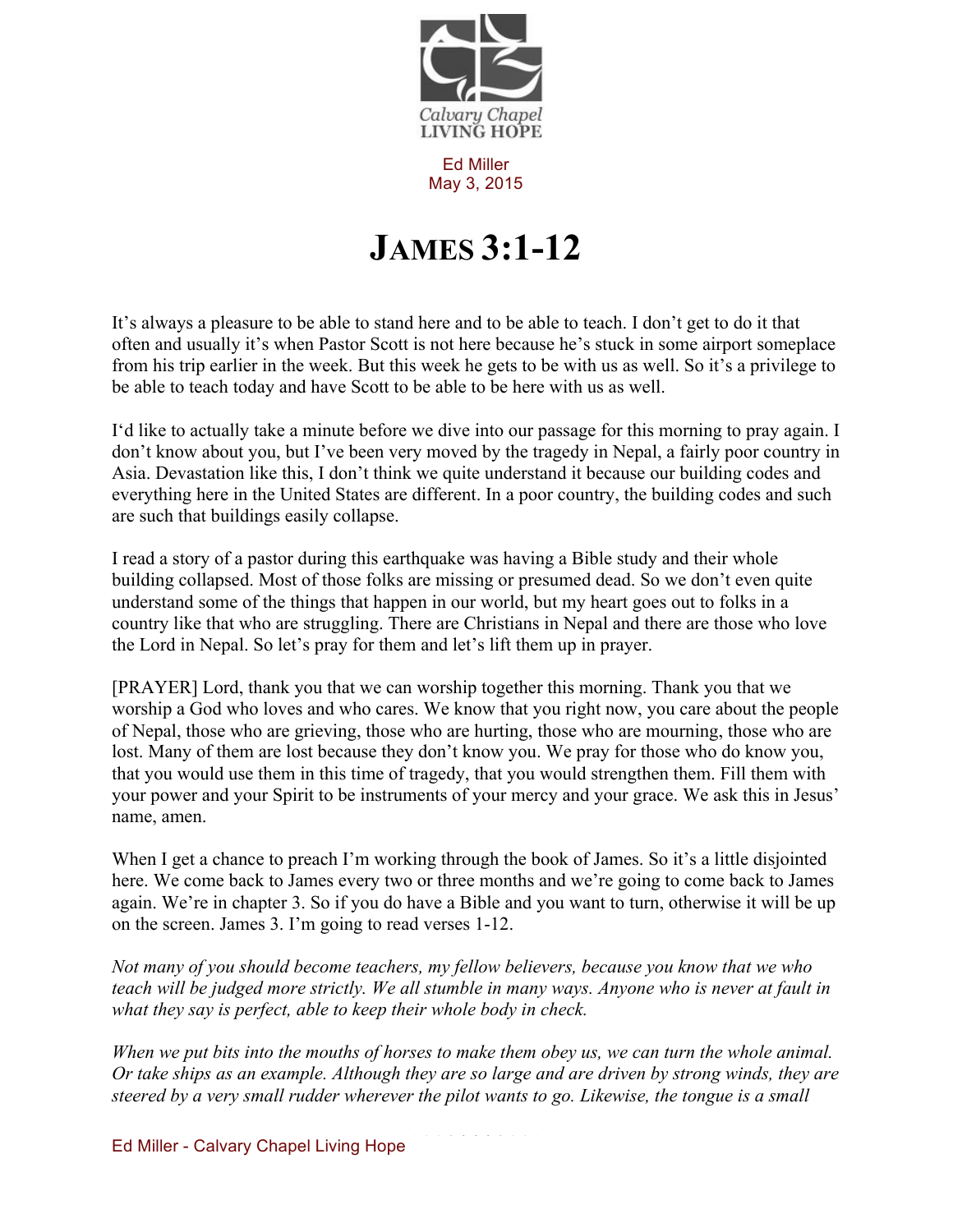*part of the body, but it makes great boasts. Consider what a great forest is set on fire by a small spark. The tongue also is a fire, a world of evil among the parts of the body. It corrupts the whole body, sets the whole course of one's life on fire, and is itself set on fire by hell.*

*All kinds of animals, birds, reptiles and sea creatures are being tamed and have been tamed by mankind, but no human being can tame the tongue. It is a restless evil, full of deadly poison.*

*With the tongue we praise our Lord and Father, and with it we curse human beings, who have been made in God's likeness. Out of the same mouth come praise and cursing. My brothers and sisters, this should not be. Can both fresh water and salt water flow from the same spring? My brothers and sisters, can a fig tree bear olives, or a grapevine bear figs? Neither can a salt spring produce fresh water.*

Those of you who were here when I preached from this passage back in December remember that I only got through the first two verses. We spent our whole time on verses 1-2. We talked a lot about leadership and about the importance of leadership but the awesome responsibility of leadership. I shared a lot about Pastor Scott at that time. We are blessed to have great leadership in this church. The importance of humility in leadership – in fact standing here and teaching in this church setting is very humbling because it is an awesome responsibility. It's an awesome responsibility for many reasons, which I shared about last time.

But we're going to talk about the power of words today. It's an awesome responsibility because words carry great power.

I was always taught that actions speak louder than words. That's true. That's a statement I remember hearing in my home growing up a lot – actions speak louder than words. All kinds of people talk, but it's what you do that matters. It's what you do that matters.

When I coach baseball, I teach my players let your actions, let what you do on the field speak. Don't get mad at somebody else for what they do, just let your actions speak.

But, you know, it's also true that words are powerful. I'm not sure I quite understood that in the earlier parts of my life, but I understand it now very well. Words are powerful and they can carry with them the possibility of great good. It can influence others in a wonderful way with words. But they can carry great evil, the potential of great harm.

Just a simple illustration. I remember in my life a number of times when I have had some regret over something I've done. Not too much regret because I've learned and grown through the experience, but it's often been connected to words.

I remember one time (in the context of being angry or frustrated in the middle of a baseball game) I just was really frustrated with one kid who was pitching at the time. I said, "You're such a baby!" Right away as soon as I said that I realized [sigh]. I could see it on this kid's face. I could see how I cut right to his heart. What I meant to say was "you're *acting* like a baby right now." I explained that to him and everything afterwards. But I couldn't take that back. Those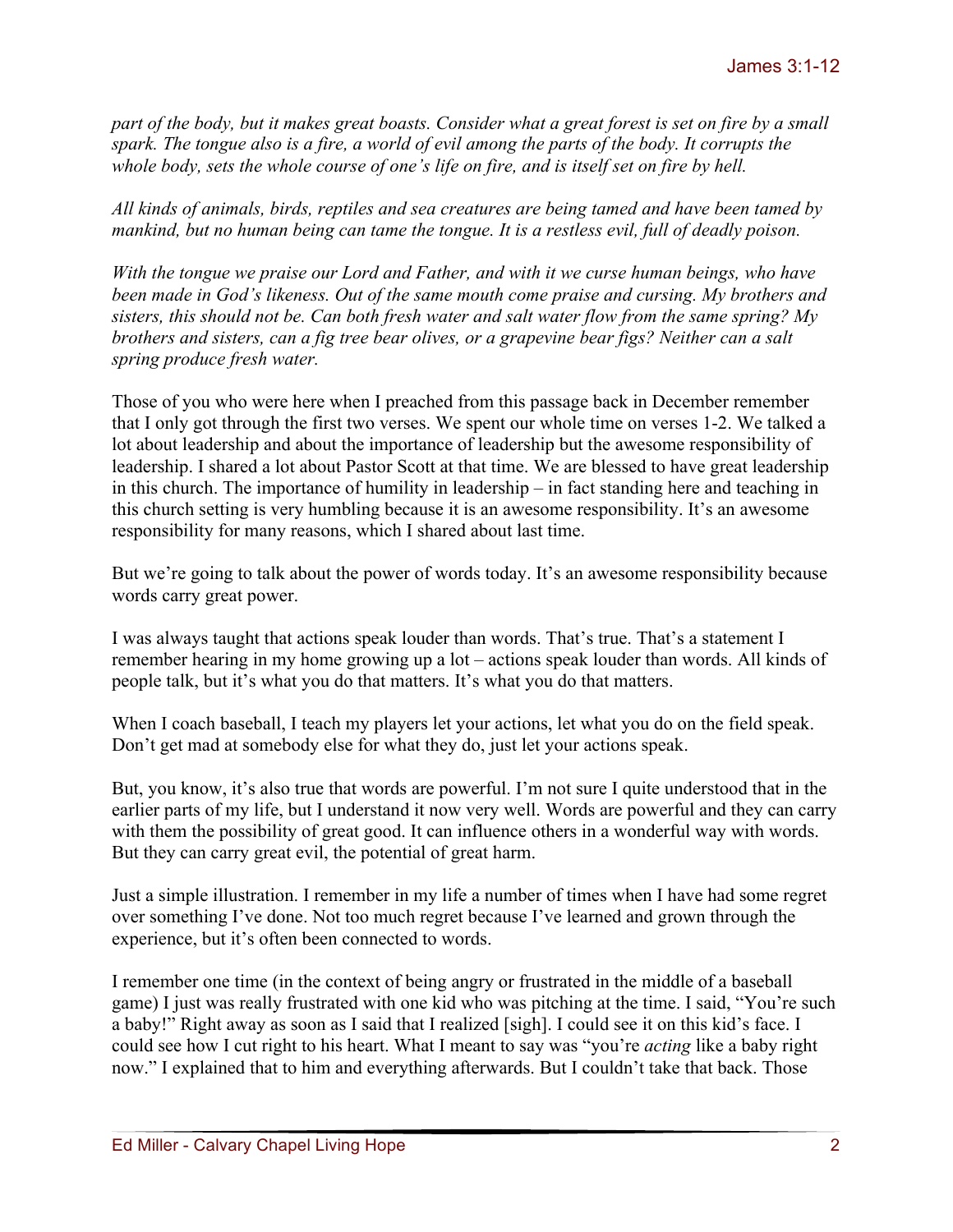words cut right to his heart. I demeaned him was what I did. I used my words and I demeaned him. Our words are powerful.

So James really is a very practical book in a lot of ways. He wants to get this message across to us. He's going to use three illustrations, isn't he, to teach us about the power of words. He's going to teach us how something small can have a huge impact. I love these three illustrations, so let's look at them each carefully. Shall we?

First one – *the bit in the mouth of a horse*. The bit. I don't know who invented the bit and the concept and who figured out that you could put this piece of metal in the horse's mouth, attach some leather to it, and ride the horse and you could get the horse to go wherever you wanted. I don't know who invented that, but it was brilliant. Isn't it an amazing concept how a simple piece of metal in the mouth of a huge animal, a gigantic powerful animal, can turn that animal and get that animal to stop, do all kinds of things.

Anybody into horses, riding horses, racing horses, showing horses, jumping horses? Anything like that? A few people are. Then there's a few of us who just kind of ride horses casually. When you ride horses casually, you don't really do too much with the horse. The horse kind of knows where it's going. But people that really know how to ride horses know the power of the reigns and the bit. You can get a horse to do almost anything you want if you work hard enough at it. A little tiny thing, a piece of metal in the horse's mouth can turn a huge animal.

I watch one horse race a year, the Kentucky Derby. It happened to be yesterday. It takes about three minutes, two minutes, whatever. It's a real quick thing. But I enjoy it. These big, powerful animals are turned and moved around that track with such skill by jockeys who have reins in their hand and can move the animal. Great illustration.

Second one – *the rudder of a ship*. Compared to the size of a ship, the rudder is small. Now in the day this was written, ships weren't as big as they are today. We have huge ocean liners. Let's see, where's Tim Brown? Tim Brown just came back from a cruise. He was on one of those huge ships. Those cruise ships are gigantic. It's a small rudder in the back of a ship that turns. The water flows over that rudder and it turns that whole ship in a different direction. That's a powerful image, isn't it? Powerful.

And then a third image – *a spark* can set a whole *forest on fire*.

When I was a kid I loved and dreaded *Bambi*. *Bambi* was one of those movies that I enjoyed watching, got scared. The thing that scared me was the fire. The fire was one of the scariest things. The fire, a spark, a casual spark set that whole forest on fire. If John Snee were here he would be smiling or something now because he certainly understands. He's a fireman. He understands the power of fire.

We're going to get on with that in a minute, but let's talk a little bit more about the small thing that impacts the large. Let's go back to leaders again. This is why we're cautioned in this passage by James that not everyone should be a leader. Because a key element of leadership is casting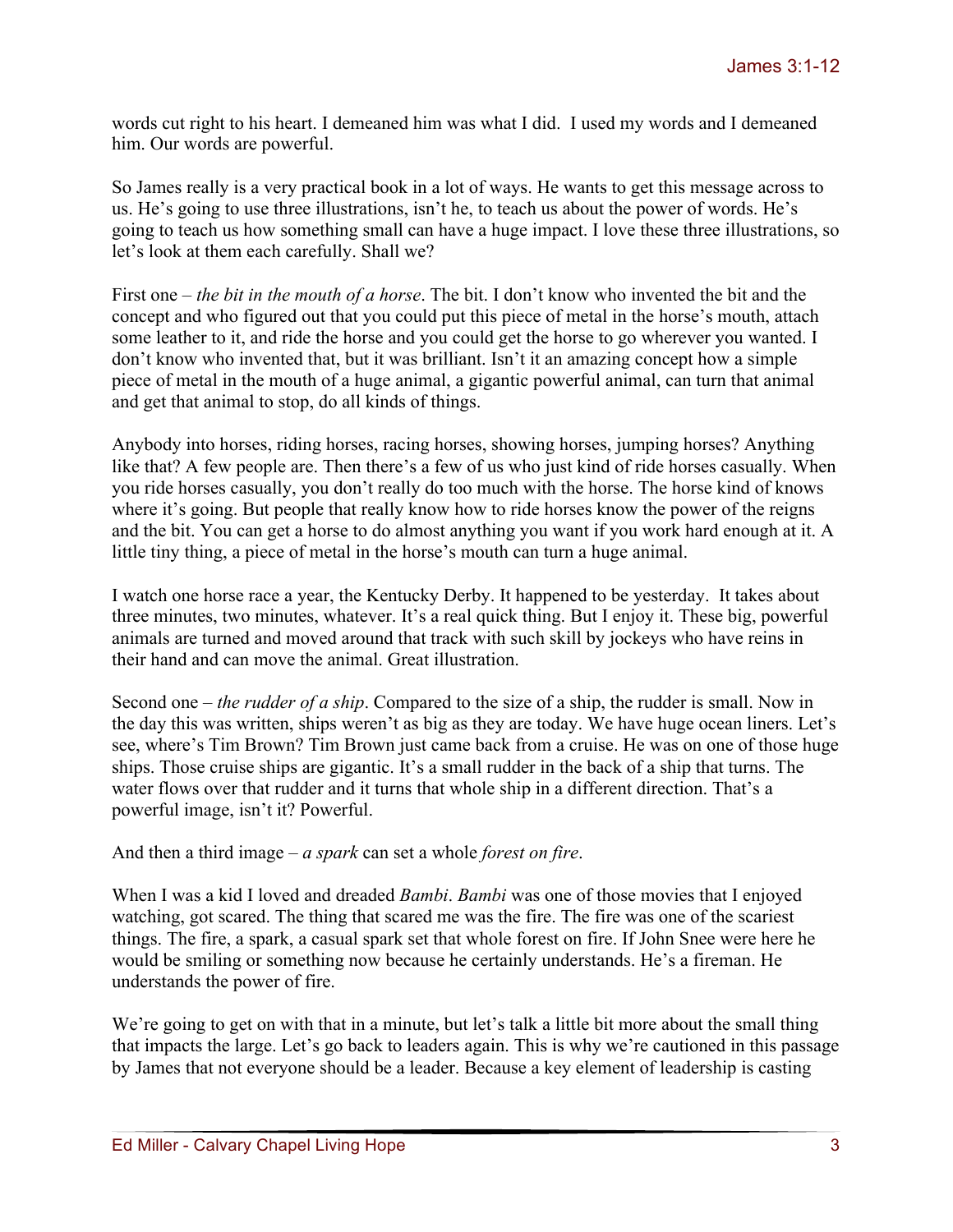vision, is teaching. Whether a coach, a teacher, a pastor, a parent, someone in leadership, our words are powerful.

Scott and Joanne teach parenting workshops. They're teaching parents all the time throughout the country. One of the things they talk a lot about is the power of a parent's words. We don't often realize how powerful our words are to kids. Again, for negative impact and positive impact.

When we say something derogatory to a child or we're constantly bombarding them with negative messages or constantly on their behavior and bashing them in some way, we do a lot of harm in their soul and their heart.

But message is a blessing. Say, "I believe in you. I know that God is going to work in your life." We talk about one thing we call the positive conclusion when we work with parents. No matter what kind of discipline time we're having, no matter what someone has done, have a positive conclusion to that time. One of the key factors of it is saying, "I believe in you. Now go and sin no more. Go and do differently. I believe in you and I bless you." Powerful words when we say those things.

My strength probably in my work with people is encouragement. That's a gift God has given me. My negative is that I'm not as strong at being firm and tough when I need to be. But I see a lot of people out there, I work with a lot of other coaches and a lot of other parents. I see a lot of nastiness, meanness, and I see kids' spirits crushed by words that are said carelessly. I think a lot of people don't even know what they're doing. They don't know how powerful their words are and how much they're crushing somebody by constantly being on them about negatives. Words of encouragement, words of blessing carry a lot of weight.

Let's talk about fire. I don't know about you, but I've always loved fire. There's something really attractive about fire. I can picture my living room in my home growing up. The fireplace was a place that we gathered. We built a fire. I loved to build a fire with my dad. He taught me how to build a fire and we'd have an outside fire when we went camping as well. I just loved fire. There's something incredibly intriguing, just look into that fire and the embers are burning.

My son, Dave, loves fire. He's not with us here this morning unfortunately. He allows me to tell stories about him. He would love it. He'd love to actually be here. He'd be smiling. Dave loves fire. Dave is curious as well. So Dave loved to do experiments with fire. There are a lot of experiments that you can do with fire. When you're young and a kid you don't quite know the real power of fire.

I'm not going to tell you all the details of his stories. We'd be here all morning doing that. But he learned a lot about the power of fire through experimentation. A spark that sets a fire that is not within control and in some controlled environment is a powerful thing.

We woke up in the middle of the night, waking up in my bedroom and windows right over here, and all of a sudden there's lights, lights, lights. I looked out the window; I never saw so many police cars, fire engines, ambulances. I never saw so many. Our whole street was filled. It was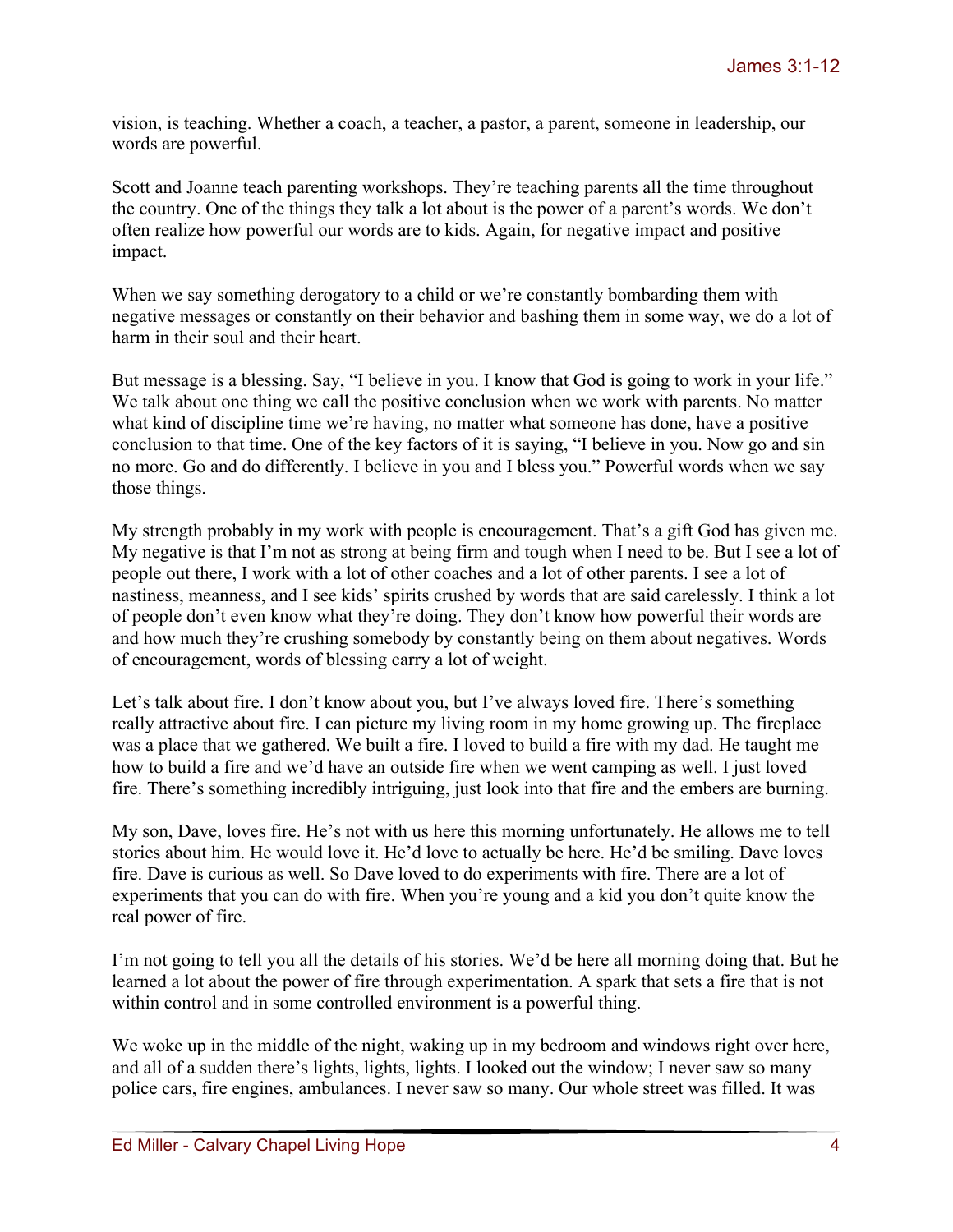backed up. I mean it was like I thought it was a parade. But it's in the middle of the night and I'm thinking, "What's going on?" So I get my shoes on, go outside.

Two houses away, the house is blazing. It is blazing. They're getting the water hooked up, they're getting ready, they're figuring out how to attack this fire, figuring out how to protect the house next door. I'm thinking about my house next door too to that one.

But the first thing that struck me was the heat. You couldn't even get very close. It was hot. These flames were just out of control. This house was being consumed. The power of fire, man. I don't even remember being that close to a real fire, but that was just unbelievable, striking.

Fire. Good illustration. A spark starts it, a little thing. Often it's a careless little thing. In a house it's often a wiring problem – something that's not carefully wired, too many things plugged into an outlet, an extension cord with too many things in it. It's a little thing, but it almost always starts with a little spark that sets the whole house on fire.

I spent a little bit of time on this because I think there are a number of ways that we need to be thinking about the power of our words in our day today. Things are different today than they were. We have this thing called social media. We got the internet. We communicate in very different ways. It used to be that when you wanted to talk to somebody you had to either talk to them face to face, you had to talk to them on the phone, or you wrote them a letter. Now we've got all this instant communication and nonstop communication.

It's also not as personal. It's dangerous. It's actually dangerous. I'm not sure we quite understand the danger of this. You say something to somebody face to face and you have to deal with an immediate feedback. So you're careful about what you say. But it you text somebody, or send an instant message to somebody, or whatever, or shoot a post on Facebook, you don't have to deal with the immediate feedback. So what happens is when you're frustrated or angry you just type out that post and you just send it.

I've done that. I regret the number of times that I've done that. Fortunately I've had many wonderful people around me who have counseled me and I have a rule. I have a rule now. If I'm upset, if I'm mad at somebody, if I'm frustrated (it's called the 24-hour rule), I may compose that email, I may compose that post, I may even think about what I want to say, but I do not hit "send" until I calm down, settle down, and look at that again. Do I really want to send that? What impact is that going to have on the other person?

So I just remind us all about the power of social media today. It's wonderful in many ways. We can communicate. We can be at an event and take a picture of it and let the whole world know what we're doing. That's great. We share life together in some wonderful ways through social media. But it's powerful and it can have great harm. Be careful what you say.

If you haven't instituted a 24-hour rule or something like that I just recommend you institute it. I've sent emails that after I hit "send" about one minute later I said, "I want that back. I want that back. I wish I hadn't sent that email." 24-hour rule. Good thought.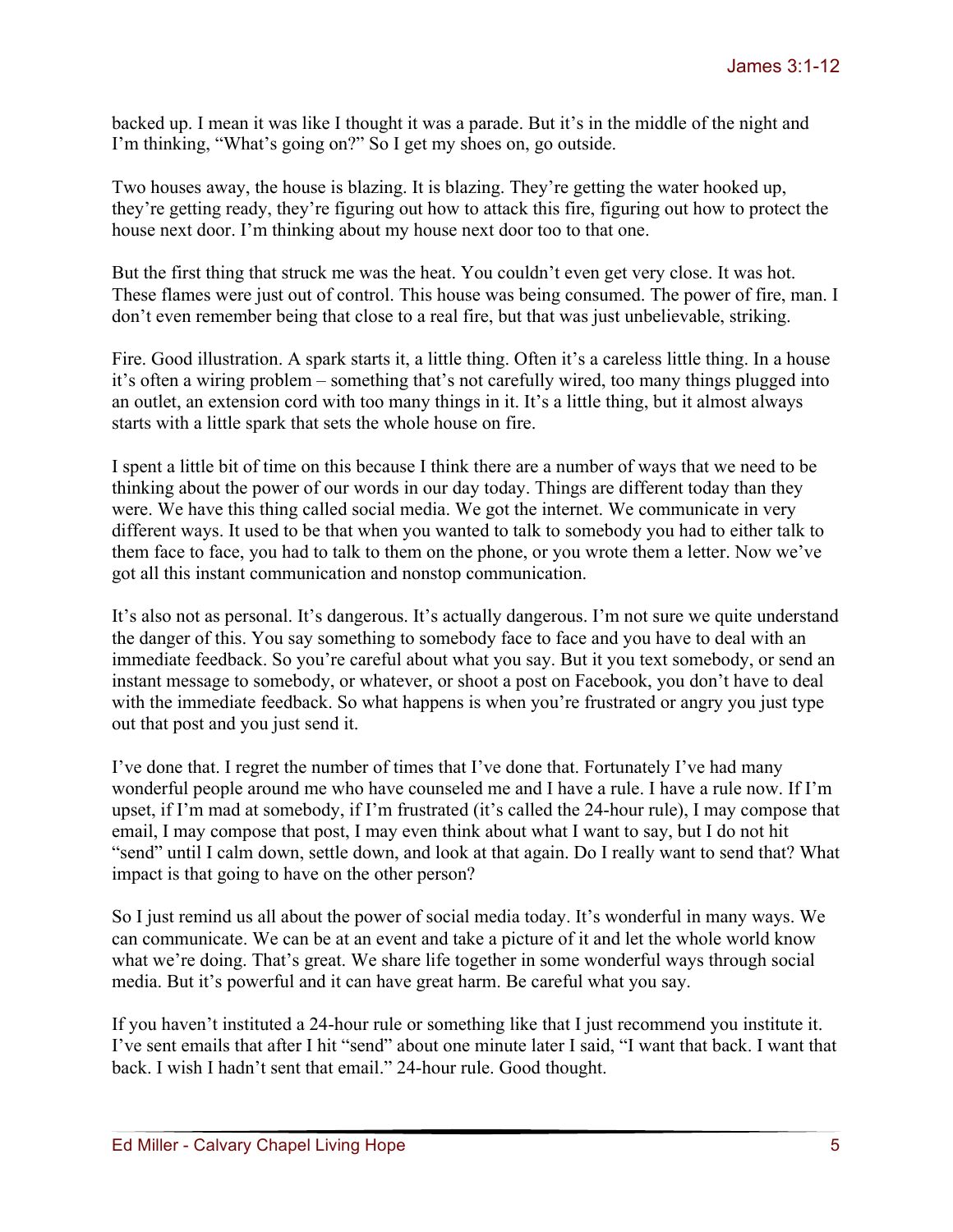On a larger scale today of the power of words, I believe we're heading into a difficult time. I'll say more about this as we get further into James, but we're in a difficult time. I've said this before and it's nothing new to you, but we're in a difficult time.

Things that are communicated today are all about how things look. Image. So our leaders often try to spin things, don't they, to make things look a certain way, to make things appear a certain way. So the substance of things isn't always what we deal with. We don't deal with the real substance of issues; we deal with the look of something. But there is a power in the words that are chosen. Because they still communicate a powerful message.

There is a message that's being communicated in our society today in the media, in the political circles, and elsewhere, a powerful message that is not in line with the gospel message and the word of scripture. It's a message that is very much a humanistic message. That message is that nothing is really inherently true. Everything is just what's true for me or what I want to believe. Everything is relative. There's nothing that is really good or really bad.

Now there's some inconsistencies in that whole message, but that's the message that we hear. All religions are alike. Everything is just the same. We know that that's not true. It's not a politically correct thing to believe these days, but it is not true. We're not all the same. We hear this from our top leaders when we talk about what's happening in the Middle East and the terrorism. We hear messages that Islam is just a peaceful religion. Well, that's not true. We'll go into that more at some other point as well.

It's striking to me that when we look at ISIS or something like that, what's going on, our leadership doesn't even want to mention the word 'Islam' in connection with what's going on there. Because all religions are peaceful, all religions are equal, all religions are the same. We want to just get along. We want to just all be happy, believe whatever we want to believe.

As Christians we're not going to have the choice of just sitting back. We still have somewhat the luxury of sitting back and not having to make a stand, but as we go in the days ahead, we're going to have to makes some stands. So we're going to need to be prepared for that. We're going to need to know what we believe.

That's what I think James is teaching here. He's teaching about the power of words. Because the message that we speak is going to have to be crafted wisely and carefully, full of love and grace and truth.

Let's continue on in this passage. Three wonderful illustrations. Now James talks more about the power of these words by using fire again. I love how he talks about the tongue here. *The tongue also is a fire, a world of evil among the parts of the body.* The fire. *A world of evil among the parts of the body.* That's striking.

When I was studying this passage I didn't quite know what to do with that at first. I read a number of different people's views on what this means. But I think I understand.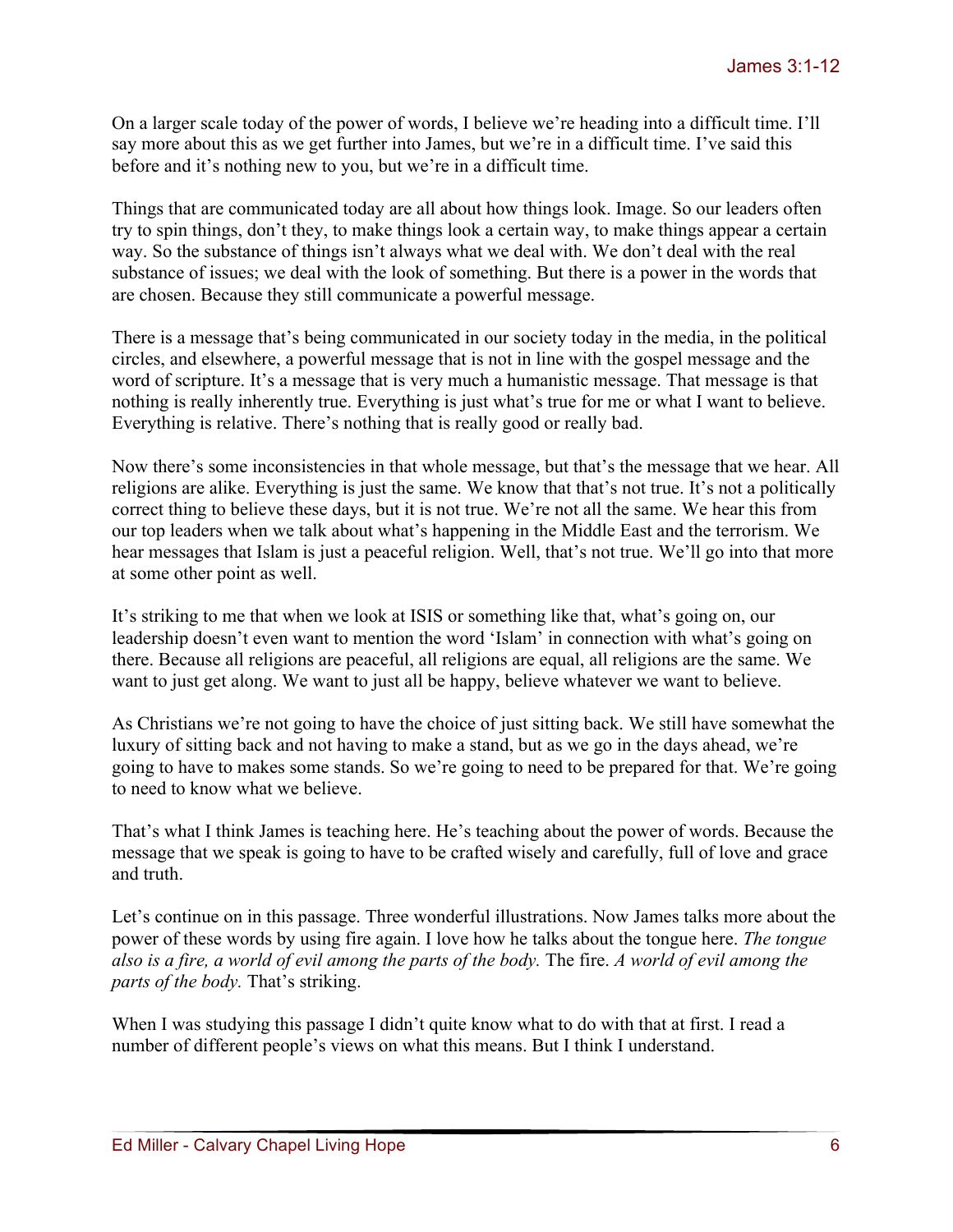You've seen this. The words that we use influence the whole essence of our being. You've probably discovered, you've seen people out there, you know people like this who are angry people. They have been frustrated in their life and they've harbored anger and resentment and they've let that fester and they become angry, bitter people. That's the words that they speak. The words that they speak and the things that they believe in their heart and then their mind, they've allowed those things to consume them. So I think it's another reminder for us of not to harbor anger and let it go. We need to deal with it. If we have some issue or some problem with somebody, we need to get on it. Deal with it. Don't let it fester.

My grandmother was a person like this. She was a wonderful person in many ways, but she was very bitter. A number of things in her life that happened caused her to be a bitter person. She talked constantly in negative ways about people that she didn't like. She did a lot of gossiping, a lot of evil talk that was really demeaning to people.

She continued to do that and you could see overtime what it was doing to her. Her evil talk and the gossip, the evil words that she said had a negative impact upon other people around her. But they impacted her. Her being was negatively impacted. Even into the latter days of her life she was a bitter woman. I really felt for her. I tried to help her in many ways, but at that point I was not able to do so. She's no longer with us.

Don't let that happen to you. Don't let any bitterness or anger fester in your life. Deal with it. If you can't deal with it in terms of reconciling with the other person, deal with it in your heart. Find a way to forgive and let it go.

Let's continue on. The scripture says we're able to tame animals, but we can't tame the tongue. Interesting, isn't it. I didn't know what to do with this either when I studied it. What do we do with this passage? How can it be possible that we can't tame the tongue? There's got to be a way to tame the tongue. How is it possible?

I think this is what James is getting at here as well. Without the power of the Spirit of God in us, if we just try to focus on taming our tongue and dealing with our language, we're going to fail.

I think it goes further. If we look further in the passage we'll understand this more carefully too. Let me read it again. *All kinds of animals, birds, reptiles and sea creatures are being tamed and have been tamed by mankind, but no human being can tame the tongue. It is a restless evil, full of deadly poison.*

*With the tongue we praise our Lord and Father, and with it we curse human beings, who have been made in God's likeness. Out of the same mouth come praise and cursing. My brothers and sisters, this should not be. Can both fresh water and salt water flow from the same spring? My brothers and sisters, can a fig tree bear olives, or a grapevine bear figs? Neither can a salt spring produce fresh water.*

Hmm. This is another perplexing passage for me, but I'm reminded of the words of Jesus in the Sermon on the Mount when He talked about the fact that *not everyone who* claims to follow *me,*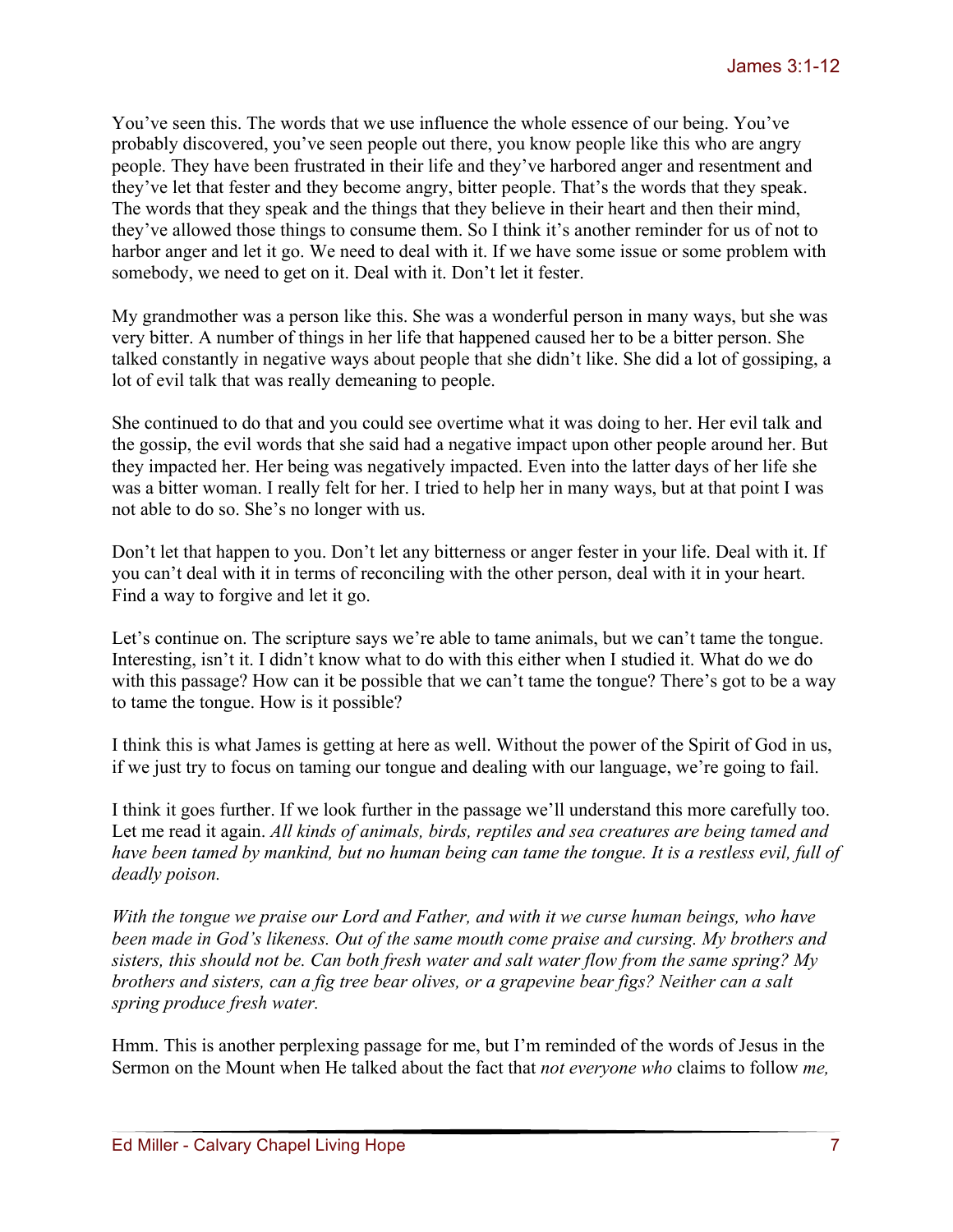*'Lord, Lord,' will enter the kingdom of heaven.* He talked a lot about what we see in a person's life reveals their heart. The fruit of a person's life does reveal what's in their heart.

So James is saying here that a *salt spring cannot produce* clean, *fresh water*. It can't happen. It's impossible. One kind of tree can't bear the fruit of another kind of tree. It can't happen. It's not possible. And a person who claims to be a Christian, and yet on a regular basis their pattern of life is to be mean and nasty and not careful with their words and demean other people, that can't be. That can't be.

Now we're not really able to judge the heart of a person. That's up to God to do. But we can judge what we see. I think really God wants us to judge our own hearts. He wants us to think about our own hearts. I think we dare not be too careless about thinking about our heart and what is the condition of our heart. Is our heart really given over to Jesus? Have we given our life to Jesus and is our heart turned to Him? Are we born again?

In our day today it's easy for us to say we've said a prayer, we've said certain words, we've confessed our sins, and then just go about our life like that never even made a difference. It's easy for that to happen sometimes. I think it's important for us today to realize that going to church doesn't save us. Saying certain words doesn't save us. Having our heart transformed and changed by Jesus and made new, that's what's really going to change us. What will come out of that is a life that's new and different.

Don't get me wrong. I'm not saying that we will not sin and we will not mess up. I don't believe that's what James is saying here either. If you think about a spring, a salt spring, there's got to be minerals and impurities and other things that come through that spring. There are going to be times that we falter. What he's talking about here is the essence of who we are.

The reason that we can't tame the tongue by ourselves is because we need to change the heart first. We need to change who we are and then we have the Spirit of God living in us. We can then see God transform how we talk, how we address people, how we interact with people. God will do it through us, through the power of the Holy Spirit.

Challenging words. I encourage you to examine your heart. I encourage us to be cautious about being judgmental of other people's hearts. Again, we choose our words carefully how we challenge and exhort one another. We do need to challenge and exhort one another, but we need to do that with grace and with truth.

I like this passage a lot. It challenges me. My words, just like yours, when I get angry, when I get frustrated, words that can come out of my mouth can be that fire. That evil has that potential if I'm not cautious about it. We need to live every day thinking carefully about how we speak so that we don't do that kind of evil to others, so that we are communicating with love and grace, administering mercy to everyone that we encounter.

We have a strong commitment here at Calvary Chapel Living Hope to taking Jesus home with us, applying the things that we learn, and trying to live differently as a result. Not just